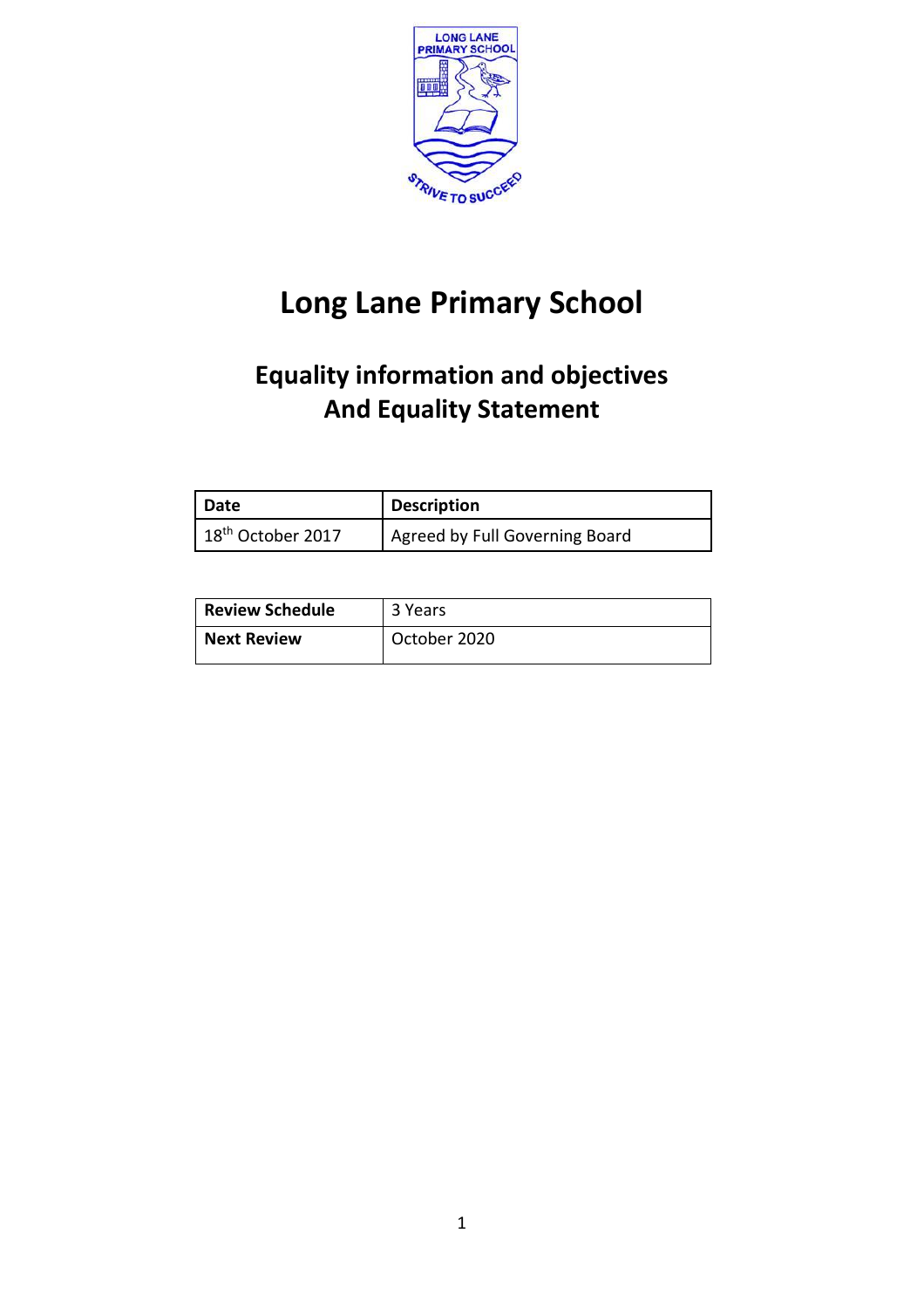# **Contents**

- Our commitment to equalities and community cohesion
- Part 1: Information about the pupil population
- Part 2: How we have due regard for equality
- Part 3: Who we have consulted and worked with
- Part 4: Our Equality objectives
- Part 5: Equality Statement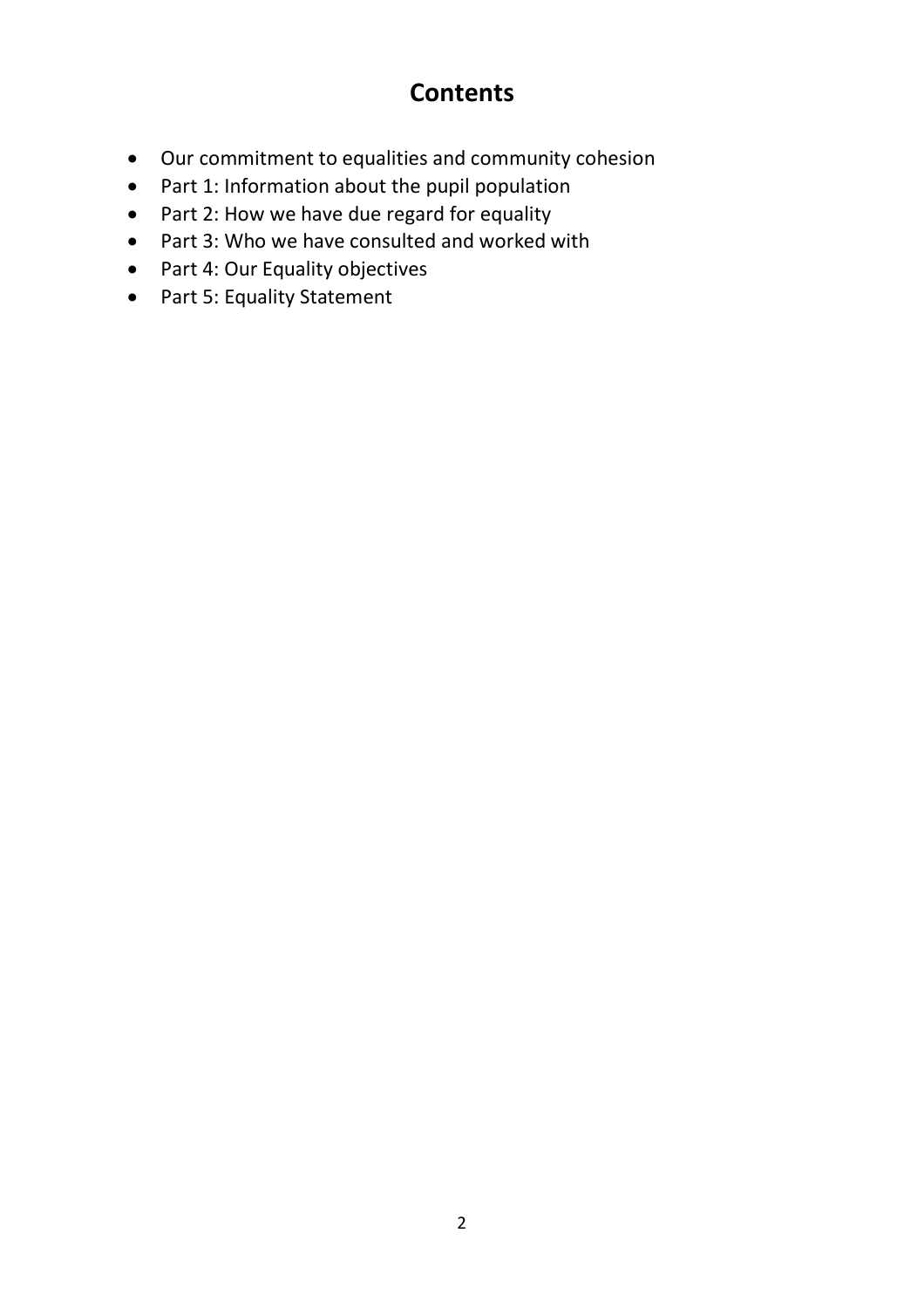## **Our school commitment**

The Equality Act 2010 requires us to publish information that demonstrates that we have due regard for the need to:

- **Eliminate unlawful discrimination, harassment, victimisation** and any other conduct prohibited by the Equality Act 2010
- **Advance equality of opportunity** between people who share a protected characteristic and people who do not share it
- **Foster good relations** between people who share a protected characteristic and people who do not share it.

## At Long **Lane Primary School**

- We try to ensure that everyone is treated fairly and respectfully
- We want to make sure that our school is a safe and secure place for everyone
- We recognise that people have different needs, and we understand that treating people equally does not always involve treating them the same
- We aim to make sure that no-one experiences less favourable treatment or discrimination because of:
	- $\triangleright$  Their age
	- $\triangleright$  A disability
	- $\triangleright$  Their ethnicity, colour or national origin
	- $\triangleright$  Their gender
	- $\triangleright$  Their gender identity (they have reassigned or plan to reassign their gender)
	- $\triangleright$  Their marital or civil partnership status
	- $\triangleright$  Their religion or belief
	- $\triangleright$  Their sexual identity and orientation.
- We recognise that some pupils need extra support to help them to achieve and be successful
- We try to make sure that people from different groups are consulted and are involved in our decisions, especially pupils, parents and those of us who can be treated less favourably.

We welcome our duties

- To promote community cohesion (under the Education and Inspections Act 2006)
- To eliminate discrimination, advance equality of opportunity and foster good relations (under the Equality Act 2010)

We also welcome the emphasis of Ofsted inspections on the importance of accelerating the progress of pupils from groups who are underachieving.

As part of this we will:

- Publish information every year about our school population
- Outline how we have due regard for equality and how we promote community cohesion
- Publish equality objectives to show how we plan to tackle particular inequalities and improve what we do

*For more information please contact:*

|        | Peter Thorne, Headteacher       |                                            |
|--------|---------------------------------|--------------------------------------------|
|        | Tel: 0118 942 7187              | Email: headteacher@longlane.w-berks.sch.uk |
|        | Shirley Wilkinson, SEN Governor |                                            |
| Tel: I | 0118 942 7187                   | Email: swilkinson@longlane.w-berks.sch.uk  |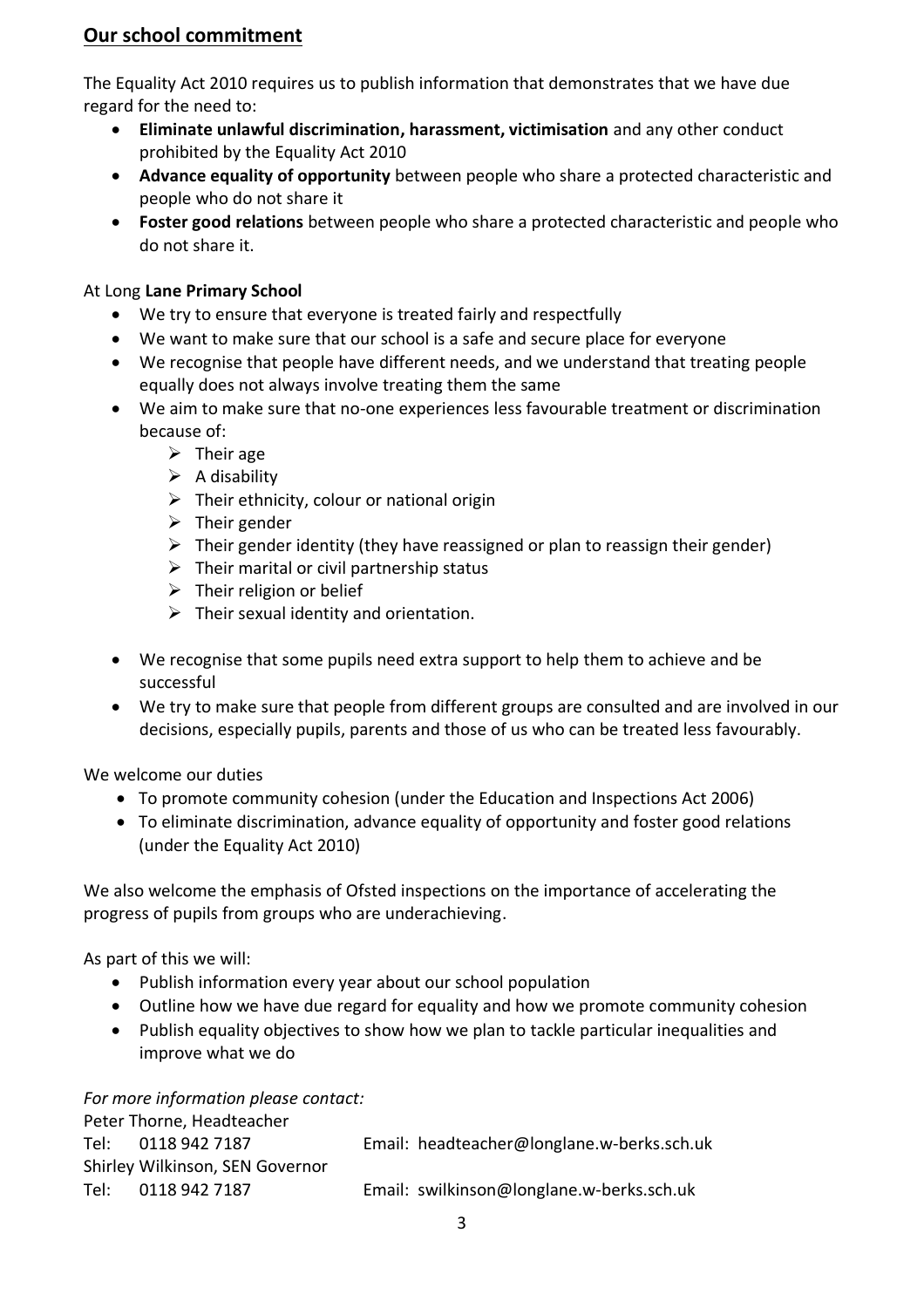## **Part 1: Information about the pupil population**

Number of pupils on roll at the school: **215**

## **Information on pupils by protected characteristics**

The Equality Act protects people from discrimination on the basis of 'protected characteristics'. Every person has several of the protected characteristics, so the Act protects everyone against unfair treatment.

## **Disability**

## **Disability**

The Equality Act defines disability as when a person has a 'physical or mental impairment which has a substantial and long term adverse effect on that person's ability to carry out normal day to day activities.'

Number of pupils with disabilities: see SIMS for current data

There are pupils at our school with different types of disabilities and these include:

• Myotonic Dystrophy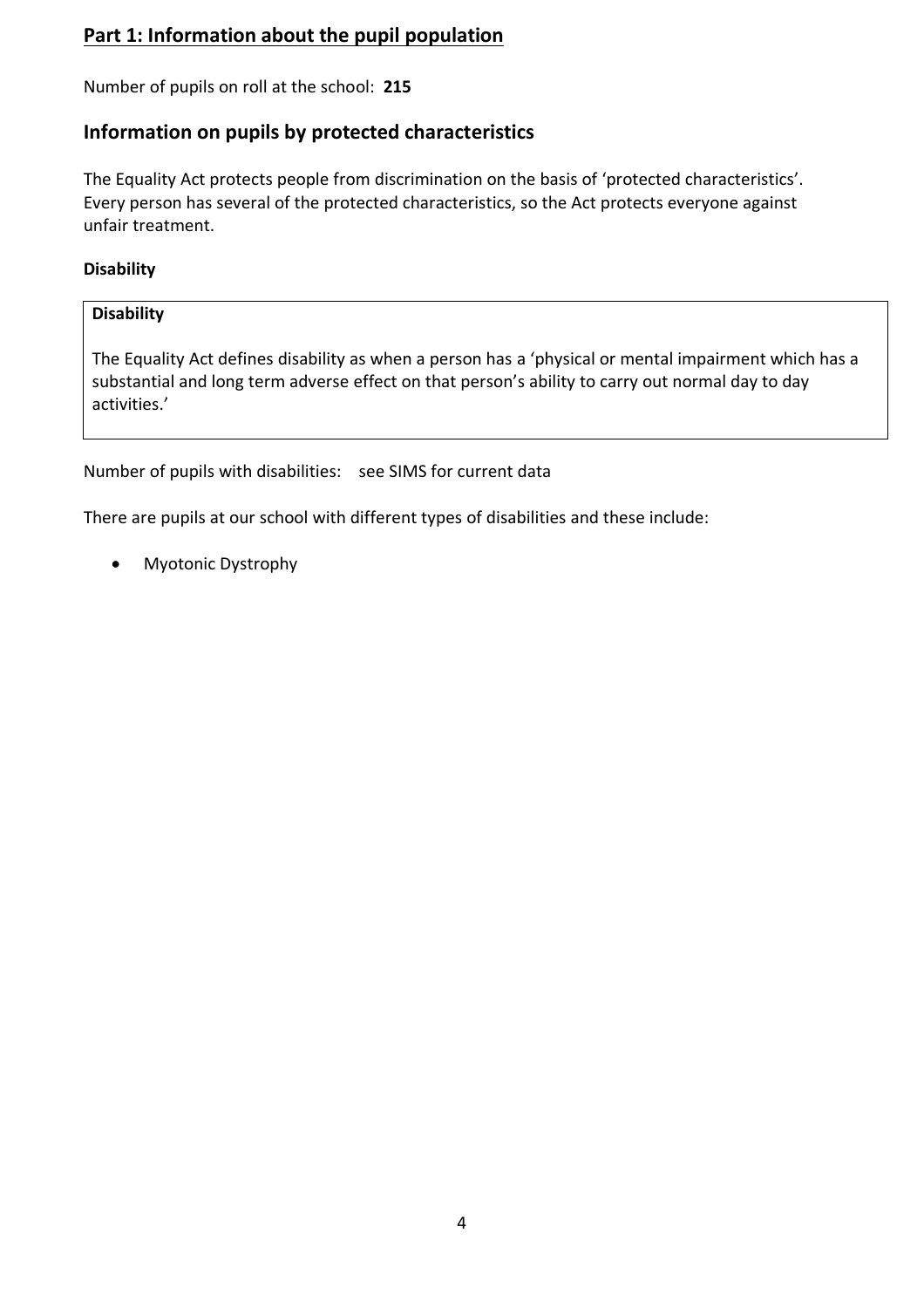# **Ethnicity**

| <b>Categories</b>          |                             |                |                |                |
|----------------------------|-----------------------------|----------------|----------------|----------------|
| <b>Main Categories</b>     | <b>Micro Categories</b>     | <b>Boys</b>    | Girls          | <b>TOTAL</b>   |
| <b>White British</b>       | English                     | 84             | 83             | 167            |
| White Other                | Gypsy / Roma                |                |                |                |
|                            | White Eastern               |                |                |                |
|                            | European                    |                |                | $\overline{2}$ |
|                            | White European              |                |                | $\overline{c}$ |
|                            | White Western               |                |                |                |
|                            | European                    |                | 2              | 4              |
|                            | Other White                 |                | 1              | 2              |
| <b>Turkish</b>             | Turkish                     |                |                |                |
|                            | <b>Turkish Cypriot</b>      |                |                |                |
| Portugese                  | Portugese                   | $\overline{2}$ | $\overline{1}$ | 3              |
| Kurdish                    | <b>Kurdish</b>              |                |                |                |
| Bangladeshi                | Bangladeshi                 | 1              | $\overline{1}$ | $\overline{2}$ |
| Other Asian &              |                             |                |                |                |
| Chinese                    | African Asian               |                |                |                |
|                            | Indian                      |                | 1              | 1              |
|                            | Pakistani: Other            | 1              |                | 1              |
|                            | Chinese                     |                |                | $\overline{1}$ |
| <b>Black Caribbean</b>     | <b>Black Caribbean</b>      | 1              |                | $\overline{1}$ |
| Somali                     | Somali                      |                |                |                |
| <b>Other Black African</b> | Ghanaian                    |                |                |                |
|                            | <b>Other Black African</b>  |                |                |                |
| <b>Black Other</b>         | <b>Black European</b>       |                |                |                |
|                            | <b>Black North American</b> |                |                |                |
|                            | <b>Black Other</b>          |                | 1              | З              |
| White & Black              | White & Black               | 6              | З              | 9              |
| Caribbean                  | Caribbean                   |                |                |                |
| Mixed Ethnicity            | White & Black African       |                | 1              | 1              |
|                            | White & Asian               | 1              | 1              | $\overline{2}$ |
|                            | White & Chinese             |                |                |                |
|                            | White & Other               |                | 2              | 4              |
|                            | Asian & Chinese             |                |                |                |
|                            | Asian & Black               |                |                |                |
|                            | Asian & Other               |                |                |                |
|                            | <b>Black and Chinese</b>    |                |                |                |
|                            | Black & Other               | 1              |                | 1              |
|                            | Chinese & Other             |                |                |                |
| Other                      | Other                       |                |                |                |
|                            | Afghan                      |                | 1              | з              |
|                            | Any Other Ethnic Group      |                | 1              | 1              |
| Unknown                    | Unknown                     |                |                |                |
|                            | Refused to Say              |                | 4              | 5              |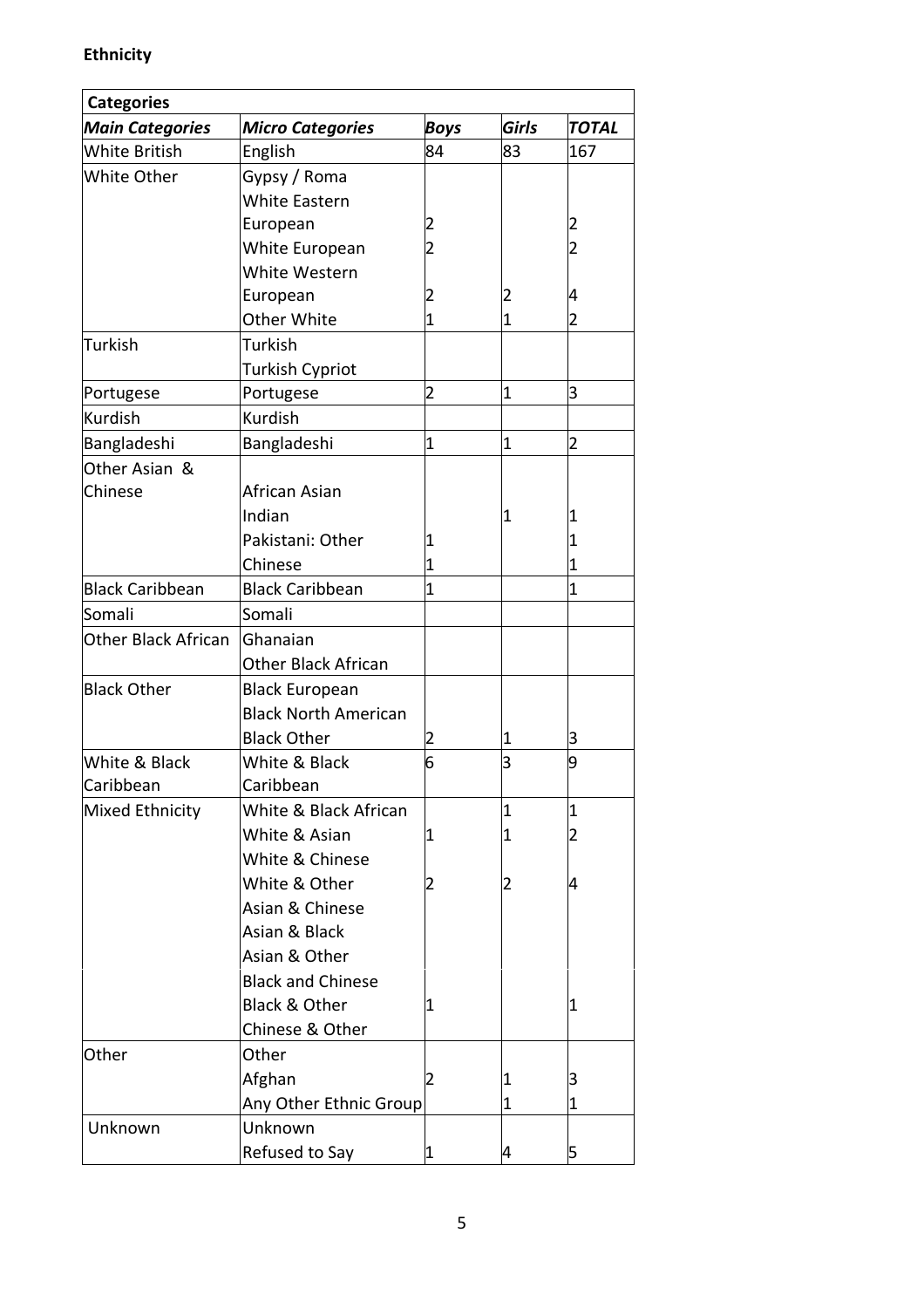## **Religion and belief**

| <b>Buddhist</b> |    | Sikh           |     |
|-----------------|----|----------------|-----|
| Christian       | 63 | No religion    | 144 |
| Hindu           | 2  | Other religion |     |
| Muslim          | 6  | Unknown        |     |

## **Information on other groups of pupils**

Ofsted inspections of schools will look at how schools help "all pupils to make progress, including those whose needs, dispositions, aptitudes or circumstances require additional support."

In addition to pupils with protected characteristics, we wish to provide further information on the following groups of pupils:

## **Pupils from low income households**

|                                                                                                   | <b>Boys</b> | Girls | <b>Total</b> | Percentage of<br>school<br>population |
|---------------------------------------------------------------------------------------------------|-------------|-------|--------------|---------------------------------------|
| Number of pupils currently<br>eligible for free school meals                                      | 11          | 4     | 15           | 6.98%                                 |
| Number of pupils on roll who<br>have been eligible for free school<br>meals in the last six years | 11          | 4     | 15           | 6.98%                                 |

## **Pupils on roll with SEN Provision**

|                                                             | <b>Number of pupils</b> | Percentage (%) of<br>school population |
|-------------------------------------------------------------|-------------------------|----------------------------------------|
| SEN Provision - Education,<br>health and care plan (code E) | $\overline{2}$          | 0.93%                                  |
| SEN Provision - Statemented<br>(code S)                     | $\Omega$                | $\Omega$                               |
| SEN Provision – SEN support<br>(code K)                     | 27                      | 12.56%                                 |
| Total number of pupils with<br>SEN (code E, S & K)          | 29                      | 13.49%                                 |
| No special educational needs<br>(code N)                    | 186                     | 86.51%                                 |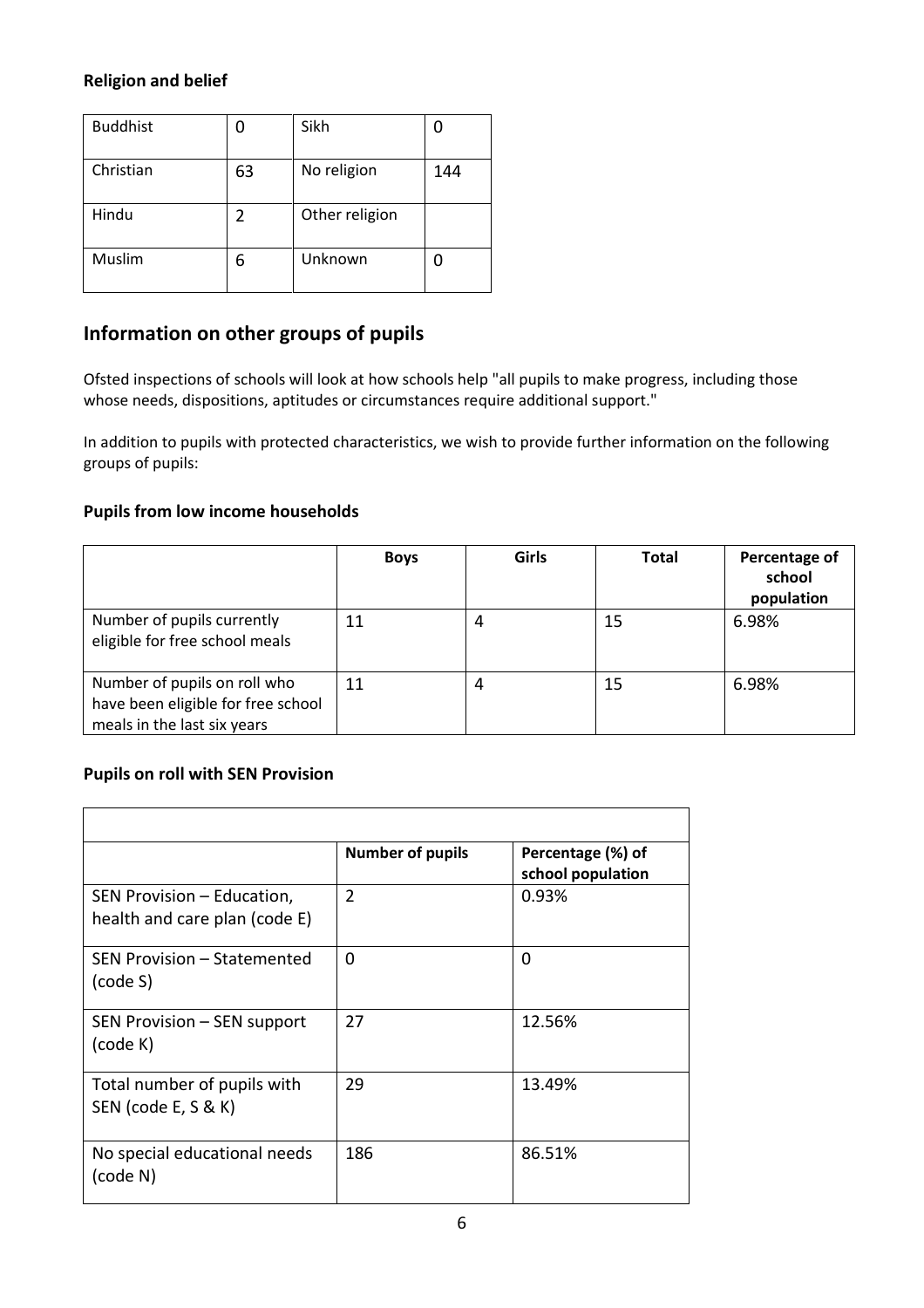## **Pupil with English as an additional language (EAL)**

|                                                                 | <b>Boys</b> | Girls | Total | Percentage of<br>school<br>population |
|-----------------------------------------------------------------|-------------|-------|-------|---------------------------------------|
| Number of pupils who speak<br>English as an additional language |             |       | 10    | 4.65%                                 |

#### **Looked after children**

One

## **Young carers**

None

## **Other vulnerable groups**

None

## **Part 2: How we have due regard for equality**

The information provided here aims to show that we give careful consideration to equality issues in everything that we do in the school.

We are committed to working for the equality of all our pupils. To meet our duty to have due to regard to the need to eliminate unlawful discrimination, harassment and victimisation and other conduct towards pupils with protected characteristics prohibited by the Act:

The following policies and activities show that the school has due regard to the first need of the general duty: 'eliminate unlawful discrimination, harassment and victimisation and other conduct prohibited by the Act.'

- Record-keeping linked to protected characteristics i.e. SIMS and confidential files
- Related policies, such as Anti-bullying, Behaviour, SEN, Child Protection
- Accessibility plan for the disabled
- Admission arrangements through the West Berkshire Co-ordinated and In Year Admissions Scheme
- Monitoring exclusions
- Relevant staff and governor training or meetings
- Complaints Procedure/Persistent Complaints Procedure and Appeals
- Non-discriminatory employment practice
- Staff and pupil codes of conduct
- See Equality Statement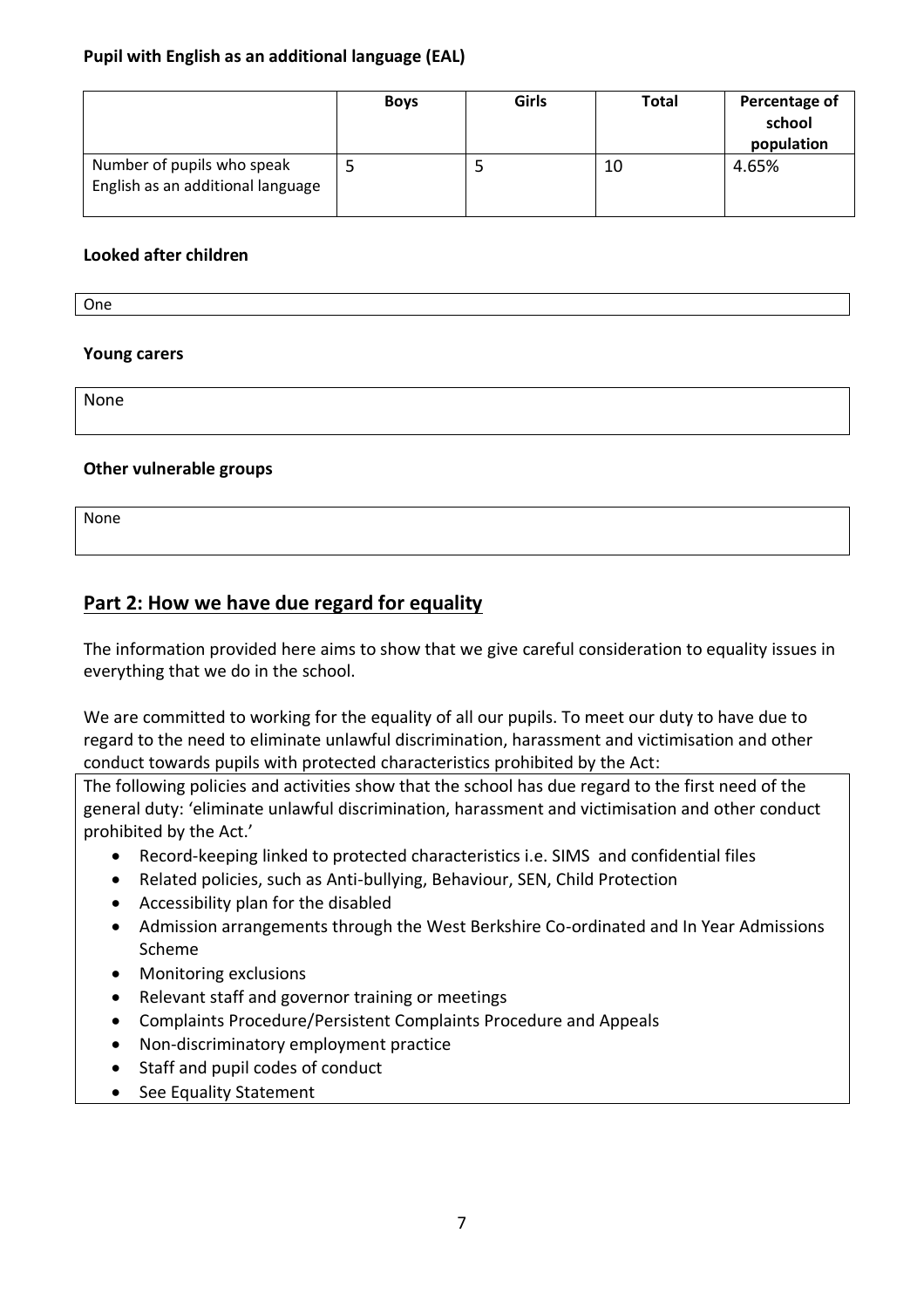## **Disability**

## **Summary information:**

We have modified equipment for the siblings in school with MS – this includes a height adjustable chair and cutlery. In the Year 2 class we lowered the computer benching so that it was accessible using the adjustable chair.

The path to the pre-school had a concrete/permanent ramp installed over the summer holidays to allow access for all to the out-door classrooms (use for pre-school, breakfast and after-school club). We use the 'Sing-up' songs in assembly when appropriate to further the children's awareness of British Sign Language.

We are committed to working for the equality of people with and without disabilities. To meet our duties under the Equality Act 2010 we show we have due to regard to the need to:

## **Advance equality of opportunity by:**

The Operations Committee review the condition of the building in relation to individual needs, through discussion with staff and parents, where relevant.

## **Foster good relations and community cohesion by:**

Links with Purley Park Trust. Themed Assemblies. PHSE Scheme – celebrating diversity, looking at diversity and bullying

## **What has been the impact of our activities? What do we plan to do next?**

Behaviour and attitude of pupils shows good awareness of a range of similarities and differences.

An audit of displays, reading books and library books will be carried out every 2 years to ensure the school has a good ratio of resources that show a range of disabilities and achievements.

## **Ethnicity and race (including EAL learners)**

#### **Summary information:**

When relevant we access the support and resources from West Berkshire EMAS. 11% of our pupils are Black Caribbean, Black African Mixed, White and Black Caribbean, Asian.

We are committed to working for the equality of all ethnic groups. To meet our duties under the Equality Act 2010 we show we have due to regard to the need to: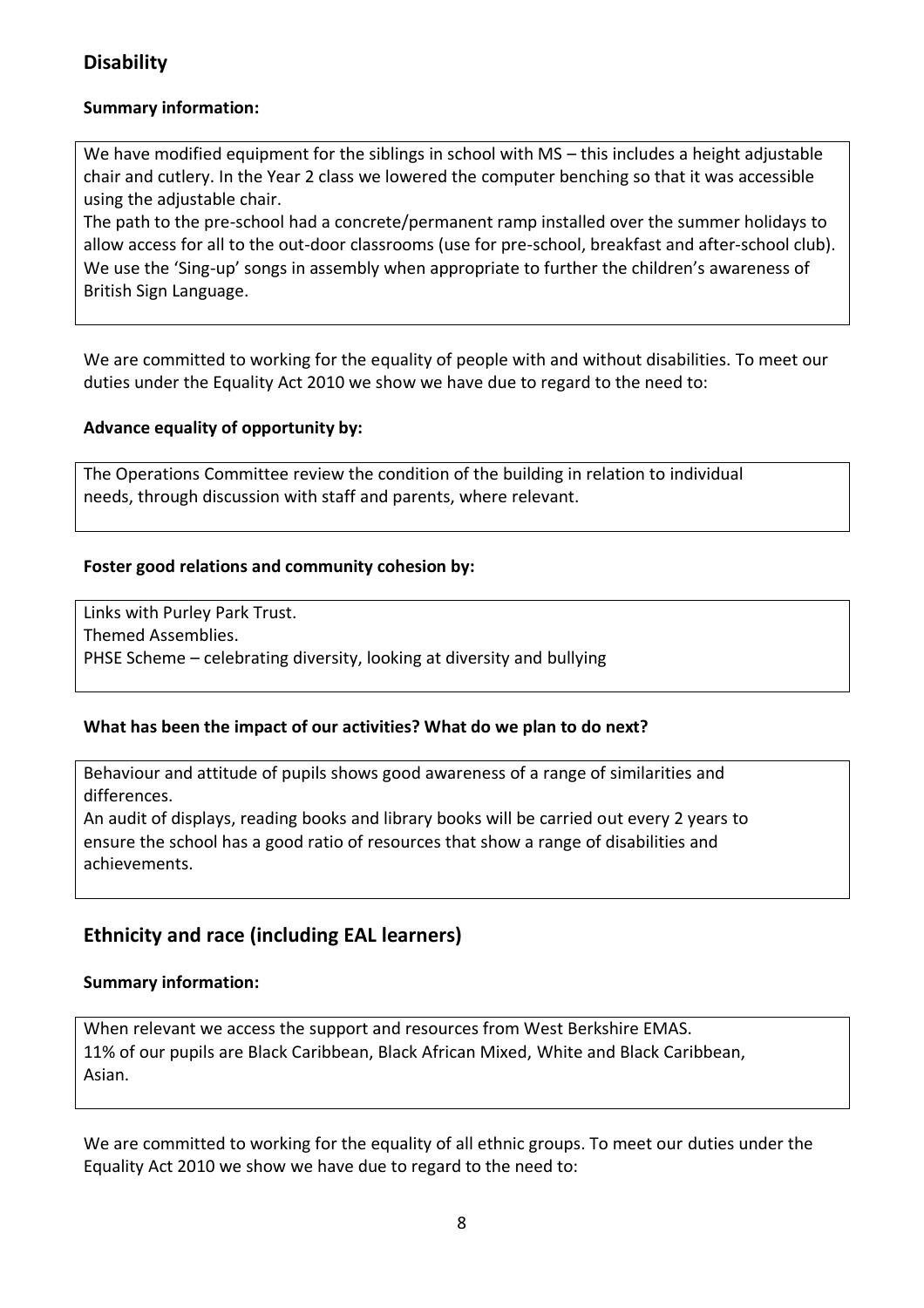Monitoring attainment by ethnicity and set targets to ensure there we are diminishing the difference in achievement. Involve parents in action planning when relevant.

## **Foster good relations and community cohesion by:**

Inviting parents into school to talk about their own beliefs and languages. We celebrate a range of themed weeks/assemblies including Black History Month.

## **What has been the impact of our activities? What do we plan to do next?**

The number of racist incidents in school is minimal. We will look at the library books to ensure we have a range of multi-cultural books and authors.

An additional question will be included on the annual parent survey relating to ethnicity in order to filter/monitor/check if there are any specific issues relating to that group.

## **Gender**

## **Summary information:**

There are 109 boys and 100 girls in school. Boys are a vulnerable group compared to girls. They do not make the same progress particularly in Reading and Writing. The school has 3 male members of staff. Male and Female sports coaches.

We are committed to working for the equality of women and men. To meet our duties under the Equality Act 2010 we show we have due to regard to the need to:

## **Advance equality of opportunity by:**

Continue to monitor attainment and setting targets to ensure there we are diminishing the difference in achievement.

Involve parents in action planning when relevant.

A girl's only football club takes place at lunchtimes run by a female sports coach.

## **Foster good relations and community cohesion by:**

Ensuring all activities are open to boys and girls equally unless there are specific requirements e.g. for tournaments.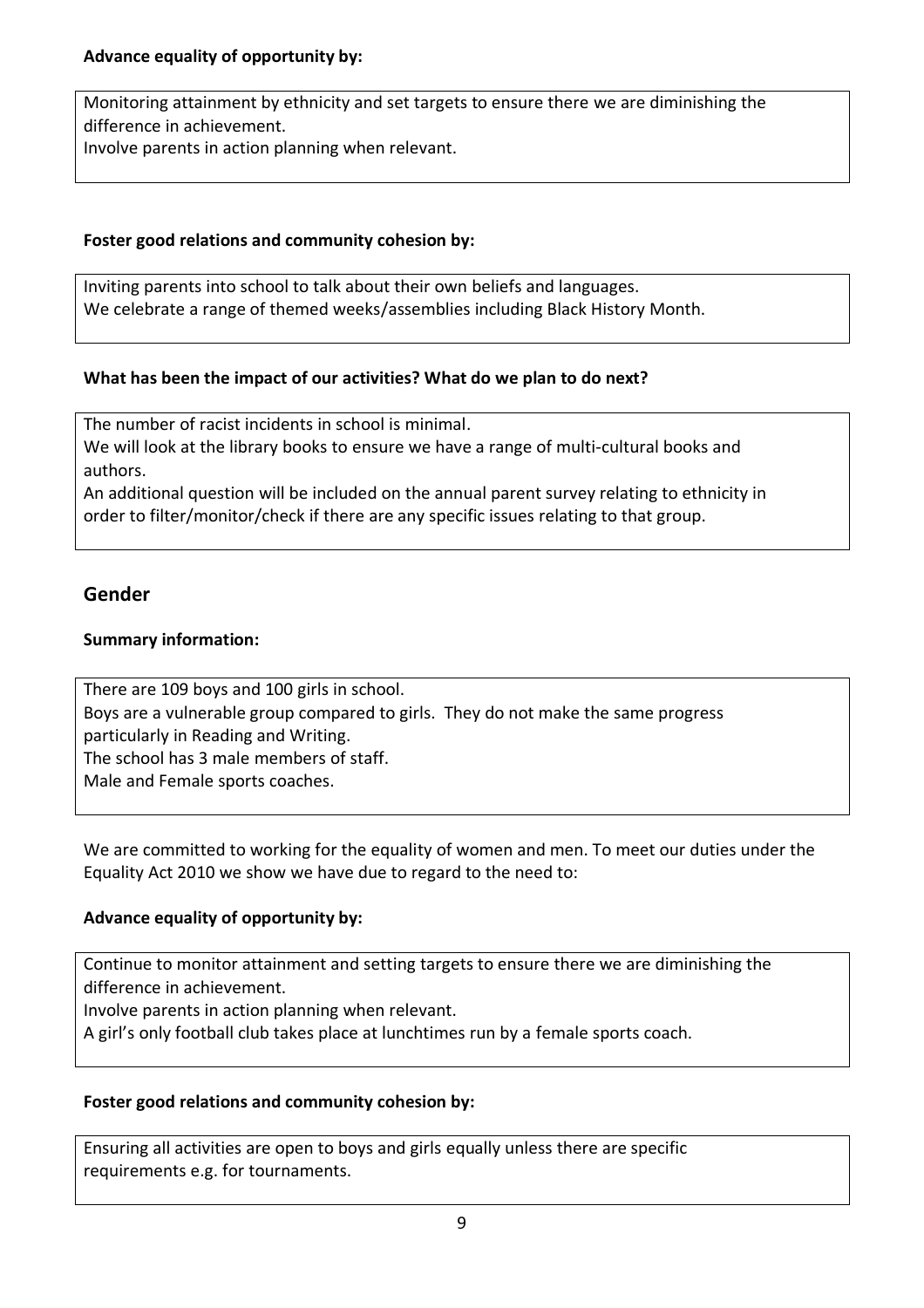We will ensure our teaching resources and materials do not reinforce gender stereotyping.

## **Gender reassignment**

#### **Summary information:**

To contact outside agencies when appropriate to get expert advice and guidance. We are aware and sensitive to the needs of various pupils and will respond to their needs as necessary.

We are committed to ensuring that pupils and staff who are undergoing gender reassignment are protected from discrimination and harassment. To meet our duties under the Equality Act 2010 we show we have due to regard to the need to:

#### **Advance equality of opportunity by:**

We are aware that emotionally this could be a barrier to learning for some pupils which we will address.

#### **Foster good relations and community cohesion by:**

Open communication with relevant parents.

## **What has been the impact of our activities? What do we plan to do next?**

We will research possible learning resources for teachers to better their understanding. We will look at possible books and stories to be shared with children when the time is right.

## **Religion and belief**

#### **Summary information:**

The majority of our pupils (60.2%) have no religion. Our next biggest group is Christian

(35.8%). 4% of our pupils have other religions which are therefore our minority group.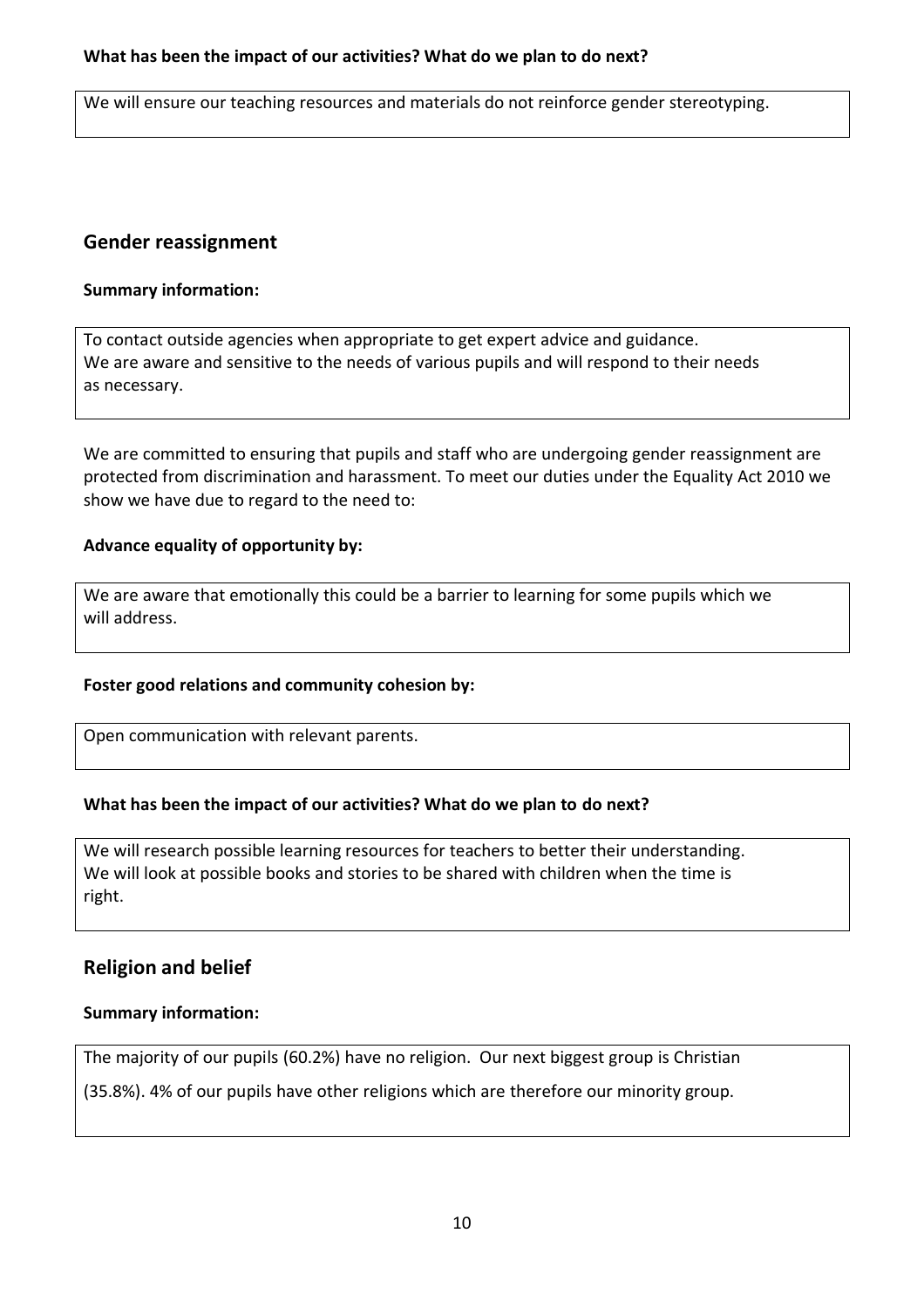We are committed to working for the equality for people based on their religion, belief and nonbelief. To meet our duties under the Equality Act 2010 we show we have due to regard to the need to:

## **Advance equality of opportunity by:**

#### **Foster good relations and community cohesion by:**

Taking part in services in our local church. Holding assemblies led by the local vicar and the local Iman. Visits to the Reading Mosque (Oxford Road). Parents are welcomed into school to talk to classes about their beliefs when it arises in the curriculum.

## **What has been the impact of our activities? What do we plan to do next?**

The school follows the West Berkshire agreed syllabus which covers all religions in our school.

We will ensure our resources are up to date and cover all aspects of religion.

We will continue with the activities in relation to the local church.

## **Sexual orientation**

## **Summary information:**

To contact outside agencies when appropriate to get expert advice and guidance. We are aware and sensitive to the needs of various pupils and staff and will respond to their needs as necessary.

On appointment staff complete a 'data collection' sheet which includes sexual orientation.

We are committed to combating discrimination faced by pupils and staff who are lesbian, gay, bisexual and transgendered (LGBT). To meet our duties under the Equality Act 2010 we show we have due to regard to the need to:

## **Advance equality of opportunity by:**

Ensuring that incidents of a homophobic nature are actively discouraged through our code of conduct for staff and pupils.

Updating our SRE Policy which includes age appropriate materials, and staff training on the implementation of the policy.

## **Foster good relations and community cohesion by:**

Open communication with staff, pupils and parents.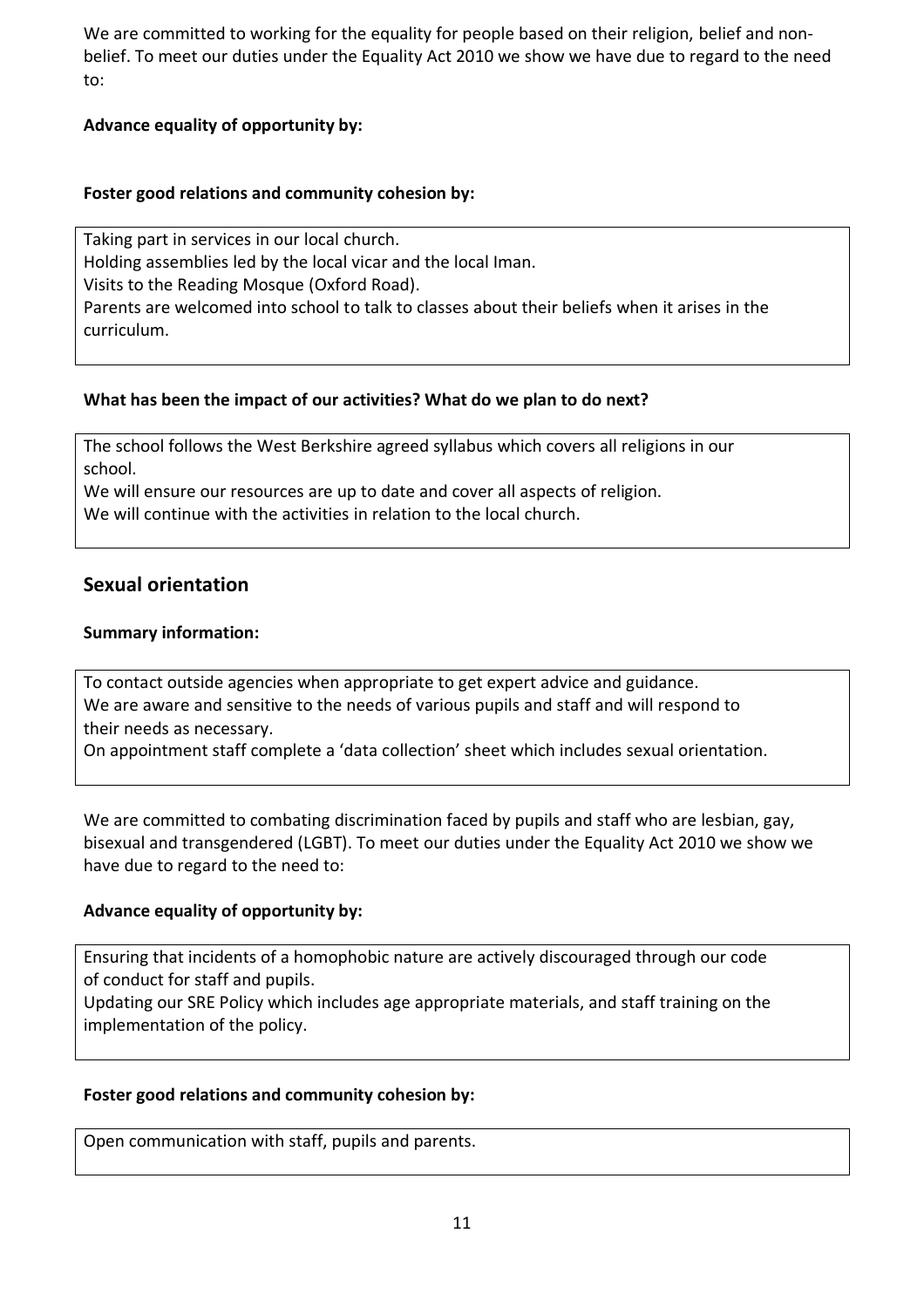## **What has been the impact of our activities? What do we plan to do next?**

Monitoring of related incidents. Use external agency materials within assemblies and displays. Carry out an audit of resources across the school.

## **Age**

## **Summary information and data:**

Our current staffing age ranges are:  $26 - 34 = 4$  $35 - 43 = 4$  $44 - 52 = 12$  $53 - 61 = 8$  $62 - 70 = 2$ We have encouraged retired WI members to come into school regularly to work with the pupils.

We are committed to working for the equality for people based on their age. To meet our duties under the Equality Act 2010 we show we have due to regard to the need to:

#### **Eliminate unlawful discrimination by:**

All recruitment is an open and inclusive process (external and internal) regardless of race, sex or special educational needs.

We adhere to the West Berkshire policy and procedures relating to employment, redundancy and retirement.

## **What has been the impact of our activities? What do we plan to do next?**

We will continue with current arrangements as we show equal opportunity for all ages. Grandparents are invited into school to tell children about their experiences for example during WW2 as part of their history topic.

We are planning a Family learning week and will encourage grandparents to join in too.

## **Marriage and civil partnership**

## **Summary information and data:**

Our staff consist of: Married = 23 Single = 2 Divorced = 3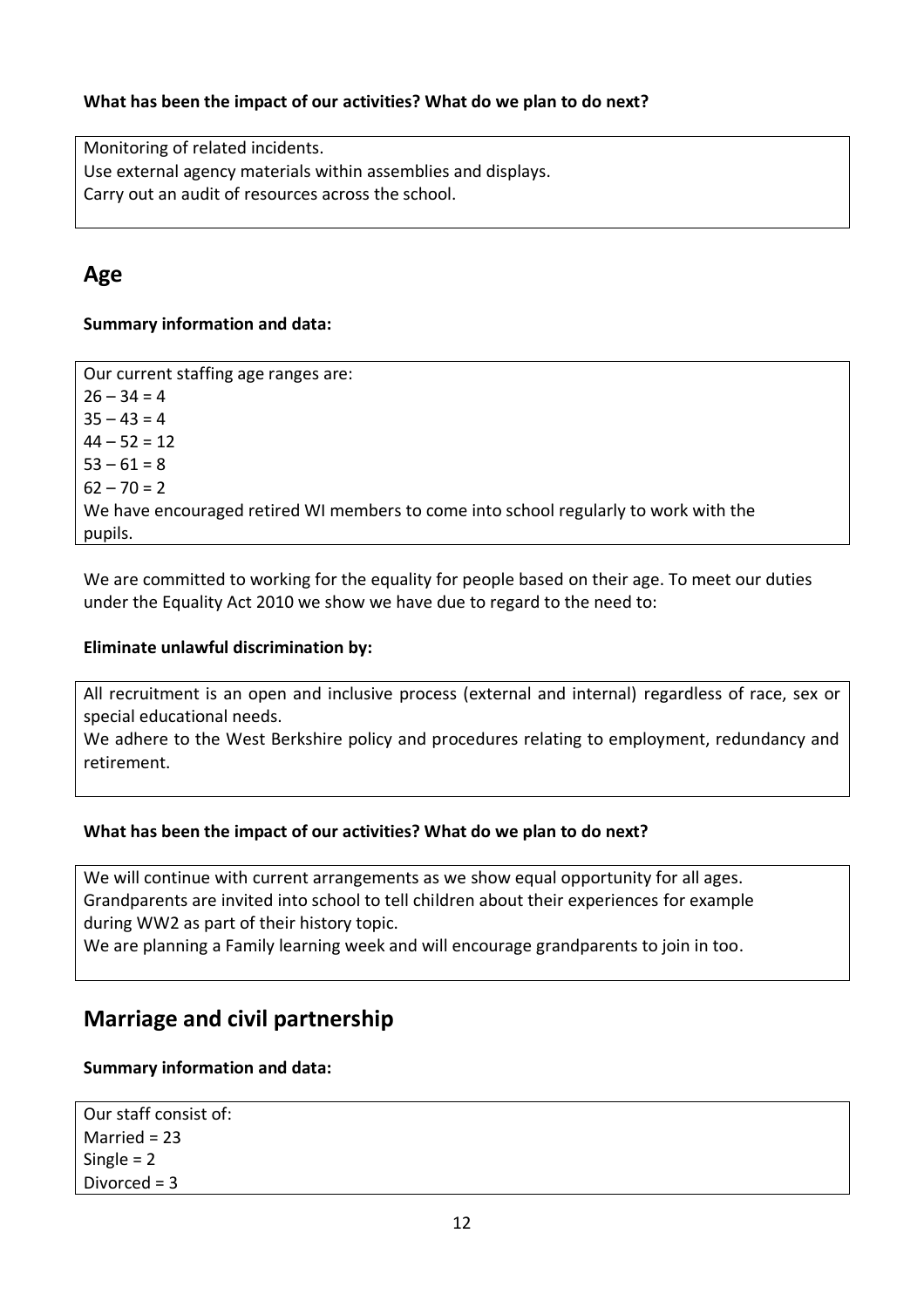We are committed to working for the equality for people based on their religion, belief and nonbelief. To meet our duties under the Equality Act 2010 we show we have due to regard to the need to:

#### **Eliminate unlawful discrimination by:**

All recruitment is an open and inclusive process (external and internal) regardless of marital status. Marital status does not contribute to the selection process.

#### **What has been the impact of our activities? What do we plan to do next?**

We will use materials and resources in the staffroom and across the school which promote all types of family make-up.

## **Part 3: Consultation and engagement**

We aim to engage with and consult with pupils, staff, parents and carers, the local community so we can improve our information, learn about the impact of our policies, develop our equality objectives and improve what we do.

Our main activities for consulting and engaging are:

- Parental Surveys
- Governor Surgeries
- Governor Meetings
- School Council Meetings
- Parent Information Evenings
- Linked Governor Visits
- Letters to Parents

#### **Record of consultation and engagement**

| Date       | Who we consulted               | <b>Summary</b>                | <b>Action taken</b>     |
|------------|--------------------------------|-------------------------------|-------------------------|
|            |                                | Headteacher, Committee        | School policy updated   |
| 27/03/2014 | Governors' Curriculum          | member and PHSE co-           |                         |
|            | <b>Committee Meeting</b>       | ordinator reported back       |                         |
|            |                                | following training on Sex     |                         |
|            |                                | Education                     |                         |
| 14/05/2014 | <b>Full Governors' Meeting</b> | <b>Headteacher and Deputy</b> | Headteacher to write    |
|            |                                | shared draft policy.          | to parents and set up   |
|            |                                |                               | meeting.                |
|            | PSHE Policy including Sex and  | Parents received email        | Parents invited to send |
| 20/06/2014 | Relationships Policy sent home | and paper copy of policy.     | in questions ready for  |
|            | to parents.                    |                               | open meeting.           |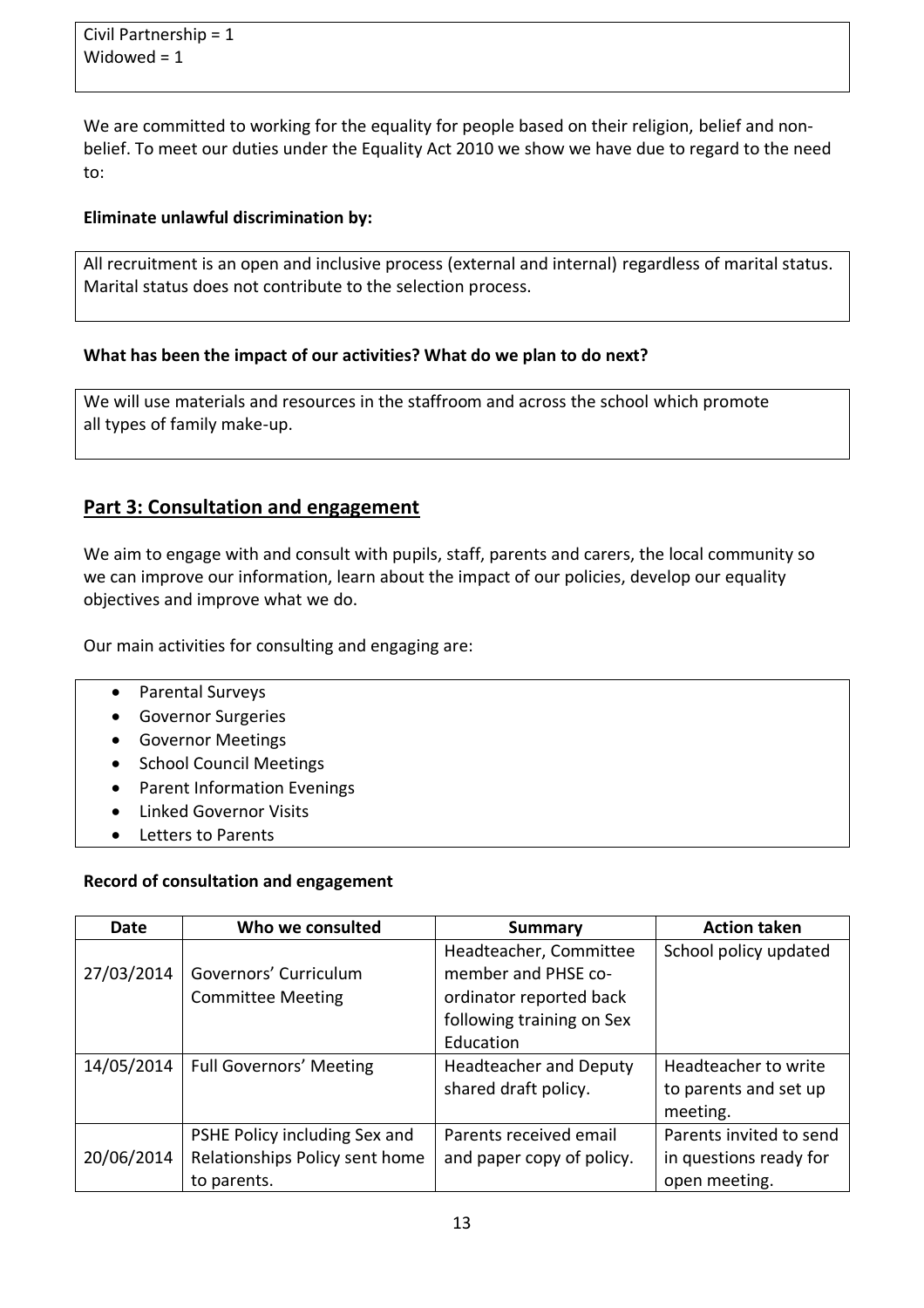| 26/06/2014                      | <b>Curriculum Evening for Parents</b>  | HT gave talk outlining the<br>new approach as per the<br>policy and answered<br>questions.                                                                 | Successful meeting<br>with parents.                                                                                                                                         |
|---------------------------------|----------------------------------------|------------------------------------------------------------------------------------------------------------------------------------------------------------|-----------------------------------------------------------------------------------------------------------------------------------------------------------------------------|
| 02/07/2014<br>$+$<br>09/07/2014 | <b>SEN Governor Meetings</b>           | To draw up our Equality<br>Information and<br>Objectives                                                                                                   |                                                                                                                                                                             |
| 16/07/2014                      | Full Governor's meeting                | SEN governor and Head<br>presented Equality<br>Information and<br><b>Objectives and Equality</b><br>Statement and answered<br>questions from<br>Governors. | <b>Equality Information</b><br>and Objectives and<br><b>Equality Statement</b><br>were approved for<br>publication with the<br>addition of the British<br>Values statement. |
| 15/07/2015                      | Full Governor's meeting                | SEN governor update<br>included reference to new<br>library books that had<br>been purchased.                                                              | Stonewall's book<br>shortlist consulted<br>with a view to<br>purchasing extra book<br>relating to sexual<br>orientation.                                                    |
| 03/03/2016                      | <b>Curriculum Committee</b><br>Meeting |                                                                                                                                                            | PSHE and C Policy<br>including SRE Policy<br>reviewed and agreed                                                                                                            |
| 28/09/2016                      | Full Governor's meeting                | Equality Information and<br>Objectives updated and<br>presented to governors                                                                               | <b>Equality Information</b><br>and Objectives                                                                                                                               |
| 18/10/17                        | Full Governor's meeting                | Equality Information and<br>Objectives updated and<br>presented to governors                                                                               | <b>Equality Information</b><br>and Objectives                                                                                                                               |

## **Part 4: Our equality objectives**

The Equality Act 2010 requires us to publish one or more specific and measurable equality objective. We aim to address areas where we need to take action to improve equality and tackle disadvantages.

We will regularly review the progress we are making to meet our equality objectives.

## **Equality objective 1:**

Monitor the attainment of vulnerable groups closely and intervene promptly when required. Track and support pupil premium pupils to ensure they make equal progress.

## **Progress we are making on this objective:**

Our end of Key Stage 2 results and our internal data showed that last academic year we were successful in diminishing the difference in attainment and progress. Our Ofsted inspection, March 2015, highlighted that *"Additional funding is used to good effect to support disadvantaged pupils and ensure that all pupils have an equal opportunity to succeed. As a result, disadvantaged pupils make good progress during their time at school."* Our next step is to focus on other vulnerable groups within school.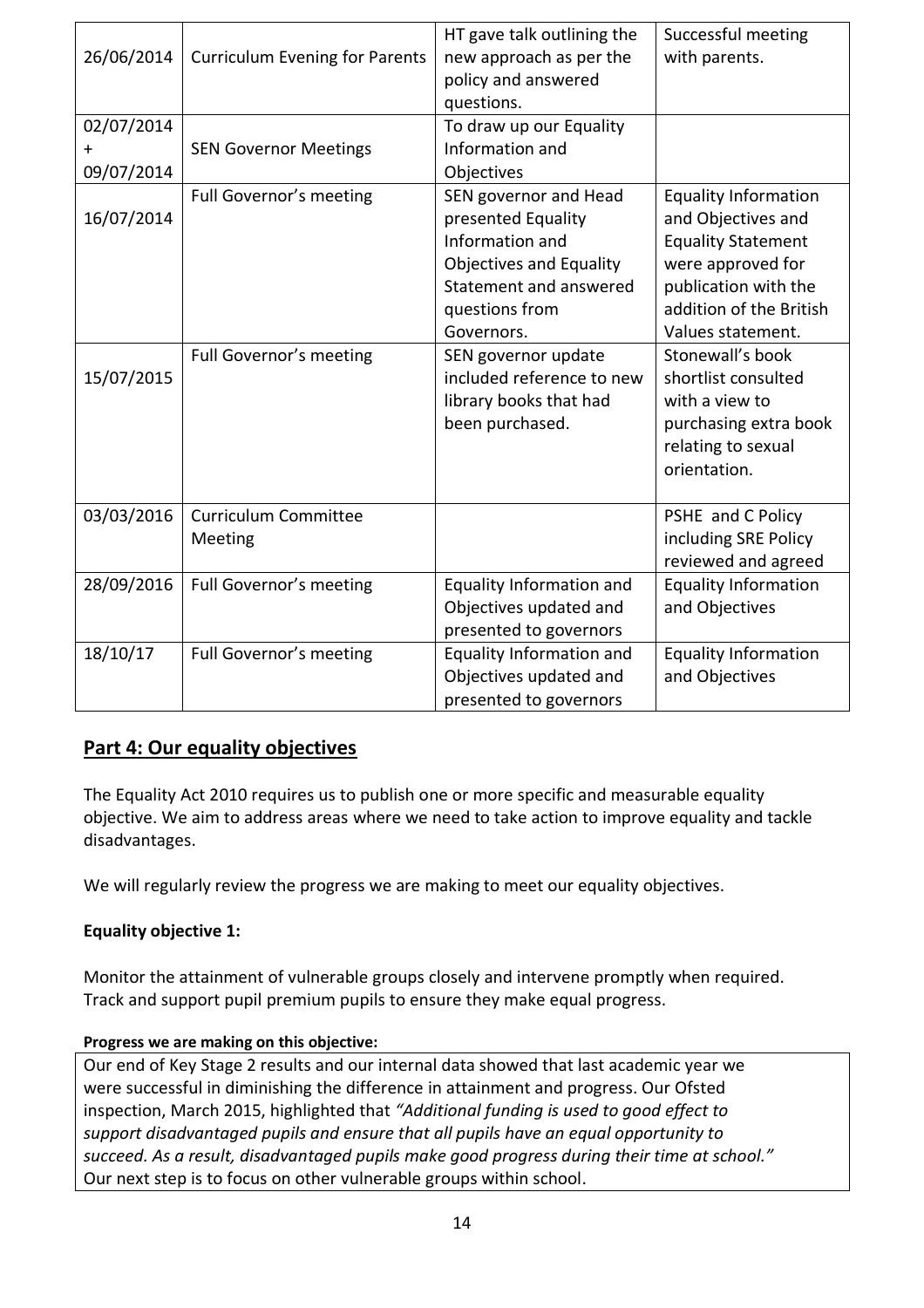## **Part 5: Equality Statement**

We are committed to securing genuine equality of opportunity in all aspects of our activities as an employer and education provider.

Regardless of race, sex or special educational needs we will:

- Respect the equal human rights of all our pupils and educate them about equality
- Respect the equal rights of our staff and other members of the school community
- Comply with relevant legislation in relation to race, disability and gender equality (See Accessibility Plan)

## **TEACHING BRITISH VALUES**

## **Promoting British Values at Long Lane Primary School**

The DfE have recently reinforced the need *"to create and enforce a clear and rigorous expectation on all schools to promote the fundamental British values of democracy, the rule of law, individual liberty and mutual respect and tolerance of those with different faiths and beliefs."*

The government set out its definition of British values in the 2011 Prevent Strategy, and these values have been reiterated by the Prime Minister. At Long Lane Primary School these values are reinforced regularly and in the following ways:

#### **Democracy:**

Democracy is widespread throughout the school. Pupils have the opportunity to have their voices heard through our School Council, House Captains, Sports Ambassadors, Pupil voice conferences and Pupil questionnaires. Elections for School Council representatives are undertaken in each class. Children are always able to voice their opinions and we foster an environment where children are safe to disagree with each other.

## **The Rule of Law:**

The importance of Laws, whether they be those that govern the class, the school, or the country, are consistently reinforced throughout regular school days, as well as when dealing with behaviour and through school assemblies. The school's behaviour philosophy has at its core the principle of making the correct choices in life and our Golden Rules and Behaviour Policy is derived from the key value of keeping to rules. Through this our pupils are taught the value and reasons behind laws, that they govern and protect us, the responsibilities that this involves and the consequences when laws are broken. Visits from authorities such as the Police; Fire Service; etc. are regular parts of our calendar and help reinforce this message.

#### **Individual Liberty:**

Within school, pupils are actively encouraged to make choices, knowing that they are in a safe and supportive environment. As a school we educate and provide boundaries for young pupils to make choices safely, through the provision of a safe environment and empowering education. Pupils are encouraged to